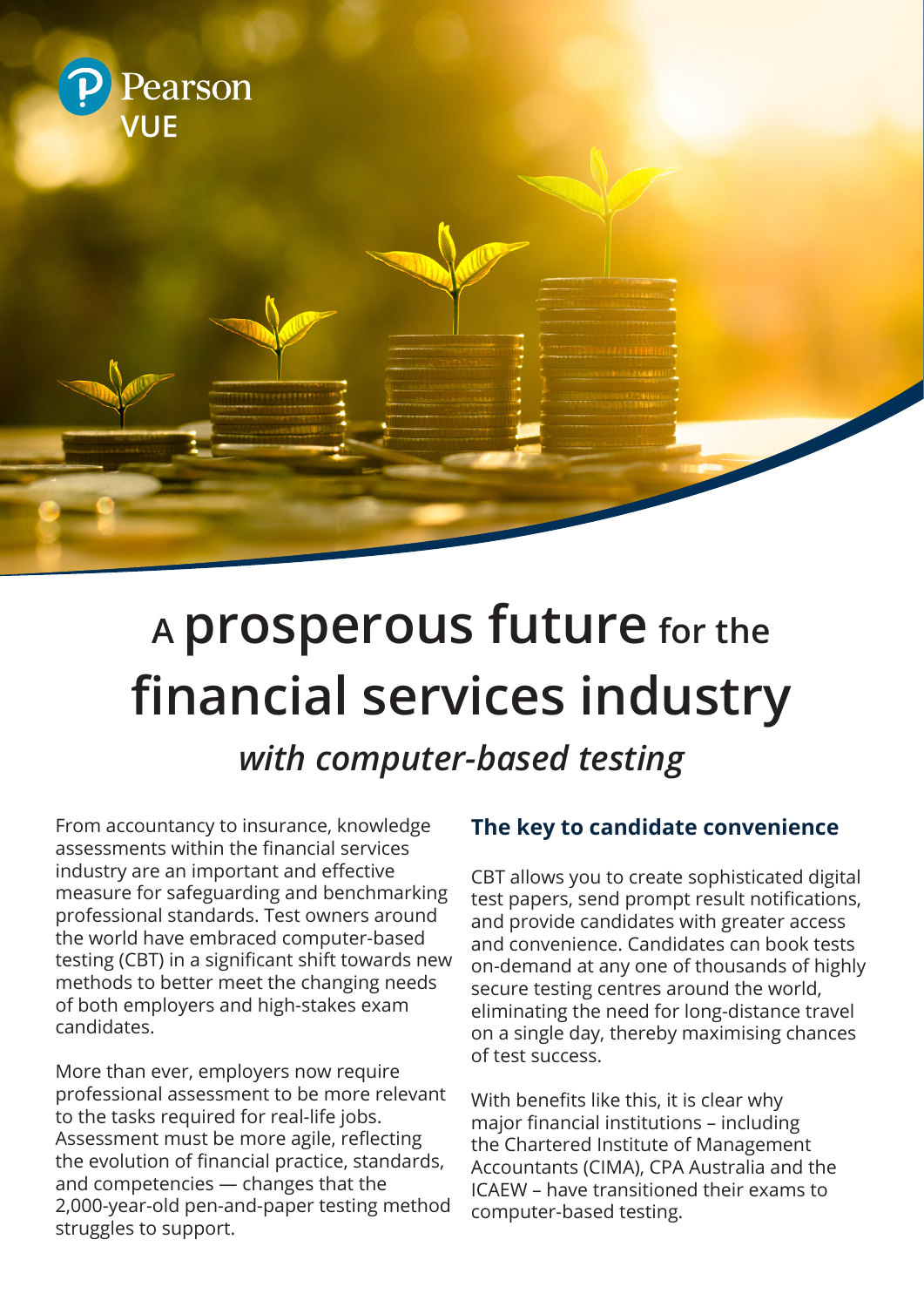#### **CIMA and ICAEW: Computer-based testing in action**

Our measurement scientists at Pearson VUE worked with subject matter experts at (CIMA) to transform their whole syllabus to CBT, including long-answer questions that put the candidate in real-life situations to test how they will later perform in the workplace. The exams are now completely computerised, and the rigour of the assessment has been maintained.

**Neil Wilkinson** Content developer

The exams are delivered via our network of more than 5,000 test centres in 180 countries.

ICAEW has delivered ACA exams via CBT since 2007, developing a suite of scenario-based, multiple response and numeric entry questions that reflect real-life, practical and work-based situations.

Computerised testing has facilitated sophisticated assessments with advanced problemsolving requirements and marking schemes, combined with the flexibility of on-demand assessment and next-day results. The evolution of technology has enabled ICAEW to move all exams to computer without changing the structure or rigour of the ACA, a globally-recognised qualification.

By harnessing the strengths of modern assessment technology, ICAEW has been able to implement innovative question types and bring the challenges of the workplace into our assessments. We have ensured that the ACA qualification continues to equip and test the knowledge, skills and experience essential to becoming an ICAEW Chartered Accountant.<sup>99</sup>

**Mark Protherough**,

Executive Director, Learning & Professional Development at ICAEW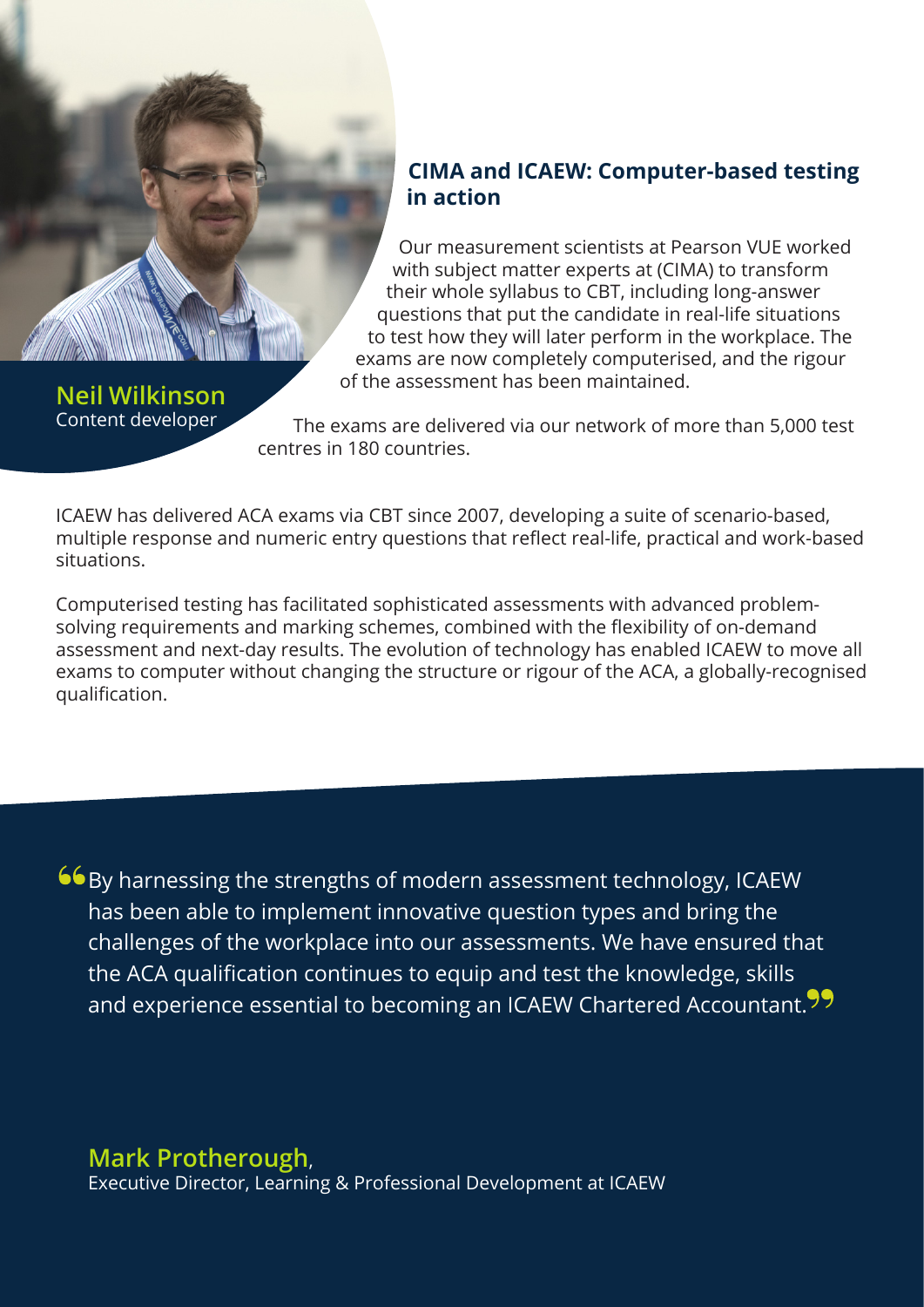#### **Test security you can count on**

Test integrity begins with robust test design and highly secure exam content. Our content development team is experienced in creating and maintaining large-scale question banks, assisting programme transition to CBT, and implementing testing methods that minimise item exposure and deter exam theft and cheating. These include adaptive and on-the-fly delivery models, item randomisation and masking, and innovative item types that reduce the effectiveness of memorisation strategies.



The Pearson VUE testing system maximises the value of such investments by providing robust, layered security protections. This includes secure test publishing, end-to-end encryption of exams and test results, real-time authorisation of each exam delivery, secure Internet-based delivery options, item-at-a-time presentation, and a comprehensive electronic audit trail of exam delivery events.

Our test centres offer security measures, such as a detailed candidate check-in process, which includes ID checks, live proctors, and CCTV.

66 Computer-based testing is making the most of new technologies by offering a wide range of assessment methods and evaluating a variety of skills and competencies through a highly secure system. Combined with more flexibility and choice in where and when examinations are taken across the globe, this creates the best possible candidate experience for students. With computerbased testing, we can also ensure that CIMA qualifications are always upto-date, rigorously examined and support the development of skills and competencies required to succeed in the modern business world.<sup>99</sup>

#### **Andrew Harding**,

FCMA, CGMA, Chief Executive – Management Accounting at the Association of International Professional Certified Accountants, the unified voice of CIMA and the American Institute of CPAs (AICPA)